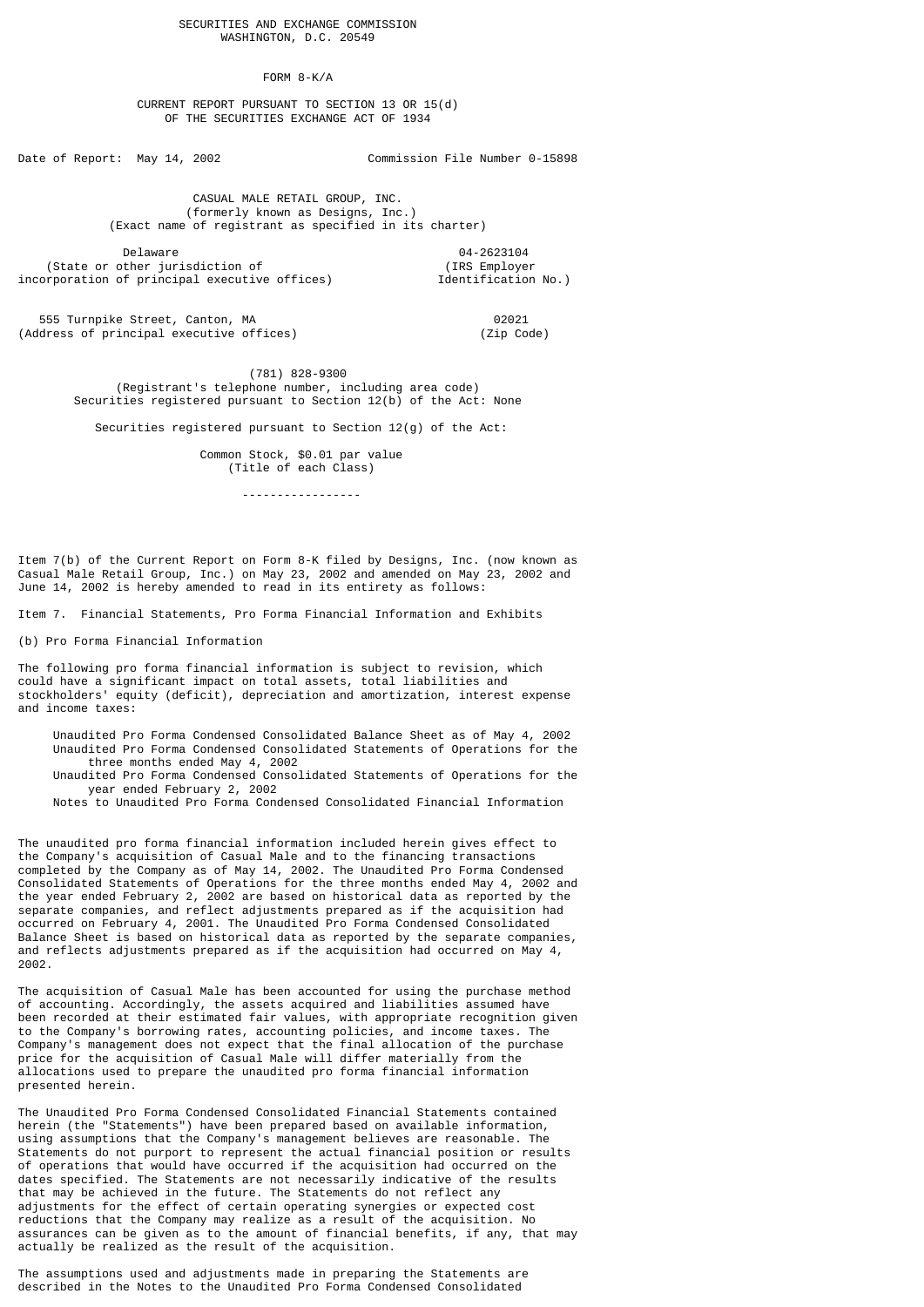Financial Statements contained herein (the "Notes"), which should be read in conjunction with the Statements contained herein. The Statements and related Notes contained herein should be read in conjunction with the consolidated financial statements and related notes of the Company included in its Annual Report on Form 10-K for the year ended February 2, 2002 and the Company's Quarterly Report on Form 10-Q for the period ended May 4, 2002, and the consolidated financial statements and related notes of Casual Male included above.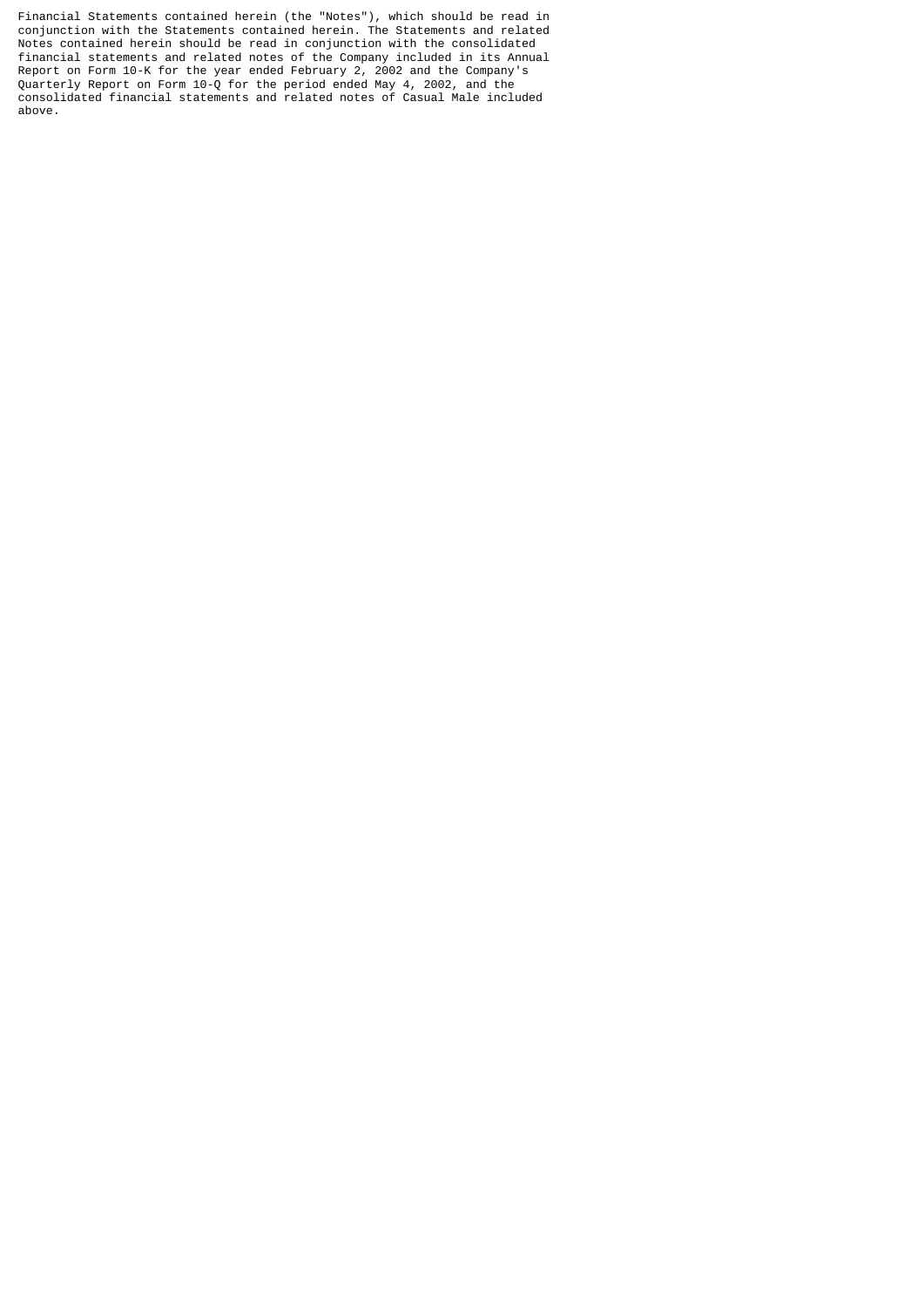### DESIGNS, INC. UNAUDITED PRO FORMA CONDENSED CONSOLIDATED BALANCE SHEET May 4, 2002

|                                                                                                                                                                                                                                                                                     | Historical                                                                     |                                                                                 |                                                                                                                                                                                                                                                                                                                                                                                                                                                                                                    |                   |                                                 |
|-------------------------------------------------------------------------------------------------------------------------------------------------------------------------------------------------------------------------------------------------------------------------------------|--------------------------------------------------------------------------------|---------------------------------------------------------------------------------|----------------------------------------------------------------------------------------------------------------------------------------------------------------------------------------------------------------------------------------------------------------------------------------------------------------------------------------------------------------------------------------------------------------------------------------------------------------------------------------------------|-------------------|-------------------------------------------------|
| (In thousands)                                                                                                                                                                                                                                                                      | Designs, Inc. Male Corp. Adjustments Note 3<br><u> - - - - - - - - - - - -</u> | Casual<br><u> - - - - - - - - - -</u>                                           | Pro Forma                                                                                                                                                                                                                                                                                                                                                                                                                                                                                          |                   | Pro Forma<br>Combined                           |
| <b>ASSETS</b>                                                                                                                                                                                                                                                                       |                                                                                |                                                                                 |                                                                                                                                                                                                                                                                                                                                                                                                                                                                                                    |                   |                                                 |
| Current assets:                                                                                                                                                                                                                                                                     |                                                                                |                                                                                 |                                                                                                                                                                                                                                                                                                                                                                                                                                                                                                    |                   |                                                 |
| Cash and cash equivalents                                                                                                                                                                                                                                                           | \$<br>$\sim$ $-$                                                               | \$<br>4,974                                                                     | \$161,004<br>(161, 004)<br>190                                                                                                                                                                                                                                                                                                                                                                                                                                                                     | а<br>b<br>b       | \$<br>190                                       |
| Accounts receivable                                                                                                                                                                                                                                                                 | 278                                                                            | 4,500                                                                           | (4, 974)<br>1,870<br>(4, 500)                                                                                                                                                                                                                                                                                                                                                                                                                                                                      | с<br>b<br>с       | 2,148                                           |
| Inventories<br>Deferred income taxes<br>Prepaid expenses                                                                                                                                                                                                                            | 69,273<br>1,082<br>3,012                                                       | $\sim$ $    -$<br>$\sim$ $ -$<br>778                                            | 77,848<br>$- -$<br>5,887                                                                                                                                                                                                                                                                                                                                                                                                                                                                           | b<br>b            | 147, 121<br>1,082<br>8,899                      |
| Assets held for sale                                                                                                                                                                                                                                                                | $\sim$ $\sim$ $ \sim$                                                          | 124,996                                                                         | (778)<br>(124, 996)                                                                                                                                                                                                                                                                                                                                                                                                                                                                                | с<br>с            |                                                 |
| Total current assets                                                                                                                                                                                                                                                                | 73,645                                                                         | 135,248                                                                         | .<br>(49, 453)                                                                                                                                                                                                                                                                                                                                                                                                                                                                                     |                   | 159,440                                         |
| Property and equipment, net of<br>accumulated depreciation and amortization<br>Deferred income taxes<br>Other assets                                                                                                                                                                | 20,052<br>7,326<br>1,072                                                       | $\mathcal{L}=\mathcal{L}(\mathcal{L}(\mathcal{L}))$ .<br>$\sim 10^{-1}$ .<br>11 | 65,474<br>$\sim$ $\sim$ $-$<br>57,987<br>(11)<br>2,200                                                                                                                                                                                                                                                                                                                                                                                                                                             | b<br>b<br>с<br>a  | 85,526<br>7,326<br>61,259                       |
| Total assets                                                                                                                                                                                                                                                                        | ----------<br>\$102,095<br>=========                                           | ---------<br>\$135,259                                                          | \$76, 197                                                                                                                                                                                                                                                                                                                                                                                                                                                                                          |                   | ---------<br>\$313,551<br>=========             |
| LIABILITIES AND STOCKHOLDERS' EQUITY                                                                                                                                                                                                                                                |                                                                                |                                                                                 |                                                                                                                                                                                                                                                                                                                                                                                                                                                                                                    |                   |                                                 |
| Current liabilities:<br>Current portion of long-term debt                                                                                                                                                                                                                           | \$<br>$\mathbf{z} = \mathbf{z} \times \mathbf{z}$ .                            | \$35,263                                                                        | \$<br>820                                                                                                                                                                                                                                                                                                                                                                                                                                                                                          | b                 | \$<br>820                                       |
| Accounts payable                                                                                                                                                                                                                                                                    | 15,367                                                                         | 1,155                                                                           | (35, 263)<br>25,797                                                                                                                                                                                                                                                                                                                                                                                                                                                                                | c<br>b            | 41, 164                                         |
| Accrued expenses and other current liabilities                                                                                                                                                                                                                                      | 12,420                                                                         | 4,132                                                                           | (1, 155)<br>8,750<br>3,489                                                                                                                                                                                                                                                                                                                                                                                                                                                                         | с<br>b<br>b       | 24,659                                          |
| Borrowings under revolver                                                                                                                                                                                                                                                           | 33,641                                                                         | 45,268                                                                          | (4, 132)<br>30,155<br>(45, 268)                                                                                                                                                                                                                                                                                                                                                                                                                                                                    | с<br>a<br>с       | 63,796                                          |
| Total current liabilities                                                                                                                                                                                                                                                           | . <u>.</u><br>61,428                                                           | <u>.</u><br>85,818                                                              | (16, 807)                                                                                                                                                                                                                                                                                                                                                                                                                                                                                          |                   | <u>.</u><br>130,439                             |
| Long-term debt, net of current portion (Note 5)                                                                                                                                                                                                                                     | $- -$                                                                          | $\sim$ $-$                                                                      | 40,911<br>11,396                                                                                                                                                                                                                                                                                                                                                                                                                                                                                   | a                 | 52,307                                          |
| Liabilities subject to compromise                                                                                                                                                                                                                                                   | $- -$<br>---------                                                             | 148,244                                                                         | (148, 244)<br>---------                                                                                                                                                                                                                                                                                                                                                                                                                                                                            | b<br>$\mathbf{C}$ | ---------                                       |
| Total liabilities                                                                                                                                                                                                                                                                   | 61,428<br>.                                                                    | 234,062<br><u>.</u>                                                             | (112, 744)<br>.                                                                                                                                                                                                                                                                                                                                                                                                                                                                                    |                   | 182,746<br>---------                            |
| Stockholders' equity:<br>Preferred stock, \$0.01 par value, 1,000,000 shares authorized, on a histroical<br>basis none issued, on a pro forma basis 180,162<br>Series B preferred issued and assumed converted to Common Stock<br>Common stock, \$0.01 par value, 50,000,000 shares | $- -$                                                                          | $\sim$ $-$                                                                      | 2<br>(2)                                                                                                                                                                                                                                                                                                                                                                                                                                                                                           | a<br>d            |                                                 |
| authorized, 17,622,000 historical shares and<br>37,018,000 pro forma shares issued at May 4, 2002                                                                                                                                                                                   | 176                                                                            | 7,104                                                                           | 14<br>(7, 104)                                                                                                                                                                                                                                                                                                                                                                                                                                                                                     | a<br>с            | 370                                             |
| Additional paid-in capital                                                                                                                                                                                                                                                          | 56,237                                                                         | 121,534                                                                         | 180<br>92, 122<br>(2,000)<br>(121, 534)                                                                                                                                                                                                                                                                                                                                                                                                                                                            | d<br>a<br>b<br>с  | 146,181                                         |
| (Accumulated deficit) retained earnings<br>Treasury stock, 3,040,000 shares at May 4, 2002 on                                                                                                                                                                                       | (7,099)                                                                        | (227, 441)                                                                      | (178)<br>227,441                                                                                                                                                                                                                                                                                                                                                                                                                                                                                   | d<br>c            | (7,099)                                         |
| both a historical and pro forma basis<br>Note receivable from officer                                                                                                                                                                                                               | (8, 450)<br>(197)                                                              | $  \,$<br>$\sim$ $-$                                                            | $- -$<br>$- -$<br><u> - - - - - - - -</u>                                                                                                                                                                                                                                                                                                                                                                                                                                                          |                   | (8, 450)<br>(197)                               |
| Total stockholders' equity                                                                                                                                                                                                                                                          | <u>.</u><br>40,667                                                             | .<br>(98, 803)<br><u>.</u> .                                                    | 188,941                                                                                                                                                                                                                                                                                                                                                                                                                                                                                            |                   | ---------<br>130,805<br><u> - - - - - - - -</u> |
| Total liabilities and stockholders' equity                                                                                                                                                                                                                                          | \$102,095<br>=========                                                         | \$135,259                                                                       | \$76,197<br>$\begin{array}{cccccccccc} \multicolumn{2}{c}{} & \multicolumn{2}{c}{} & \multicolumn{2}{c}{} & \multicolumn{2}{c}{} & \multicolumn{2}{c}{} & \multicolumn{2}{c}{} & \multicolumn{2}{c}{} & \multicolumn{2}{c}{} & \multicolumn{2}{c}{} & \multicolumn{2}{c}{} & \multicolumn{2}{c}{} & \multicolumn{2}{c}{} & \multicolumn{2}{c}{} & \multicolumn{2}{c}{} & \multicolumn{2}{c}{} & \multicolumn{2}{c}{} & \multicolumn{2}{c}{} & \multicolumn{2}{c}{} & \multicolumn{2}{c}{} & \mult$ |                   | \$313,551<br>=========                          |

See Notes to Unaudited Pro Forma Condensed Consolidated Financial Statements.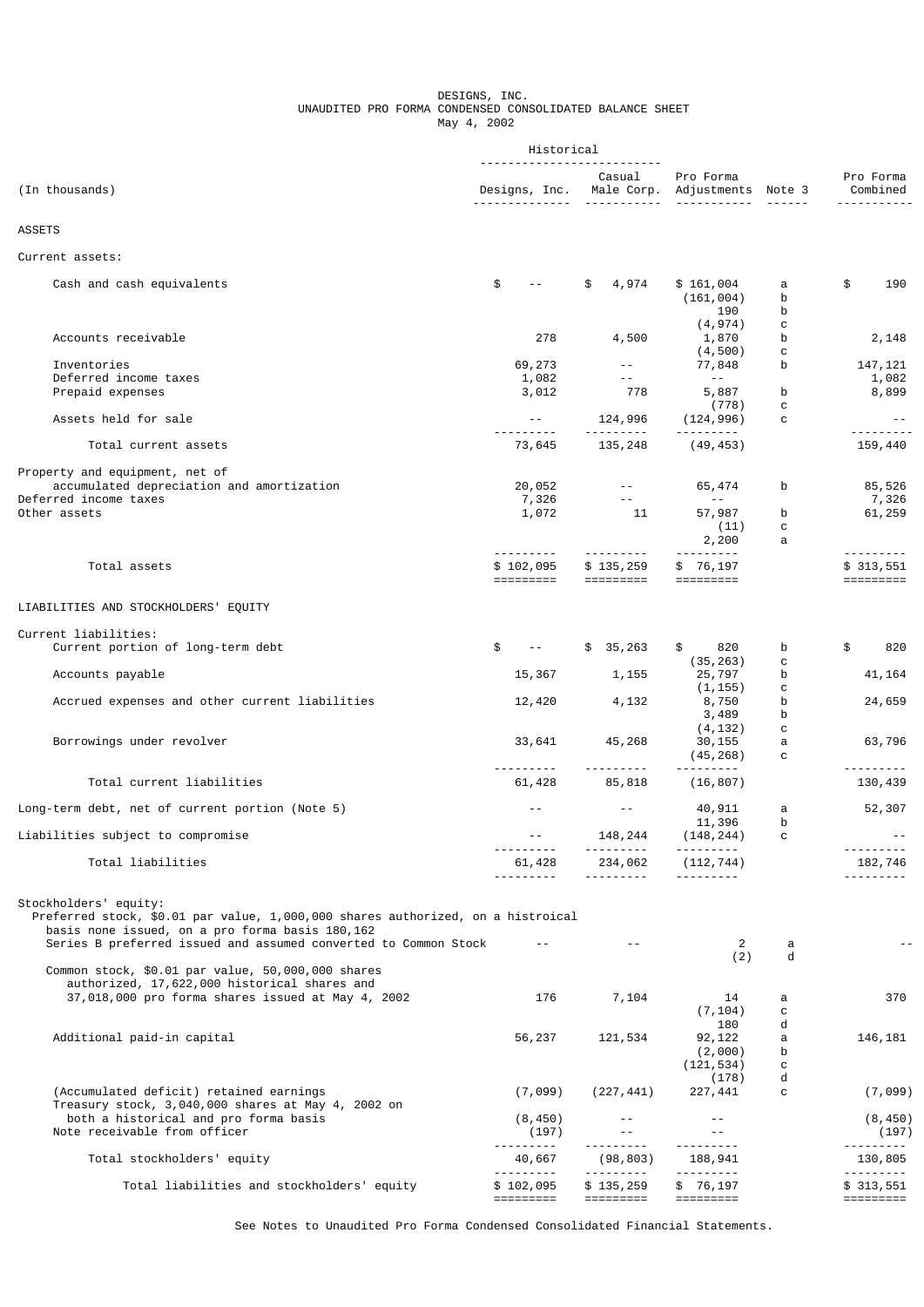### UNAUDITED PRO FORMA CONDENSED CONSOLIDATED STATEMENTS OF OPERATIONS For the three months ended May 4, 2002

|                                                                                         | Casual                       | Pro Forma                          |                                                                                                                    | Pro Forma<br>Note 4 Combined    |
|-----------------------------------------------------------------------------------------|------------------------------|------------------------------------|--------------------------------------------------------------------------------------------------------------------|---------------------------------|
| \$36,441                                                                                |                              | $$ - -$                            |                                                                                                                    | \$114,812                       |
| 28,448                                                                                  | 35,494                       | 9,715                              | a                                                                                                                  | 73,657<br><u>.</u>              |
| 7,993                                                                                   | 42,877                       | (9, 715)                           |                                                                                                                    | 41, 155                         |
|                                                                                         |                              |                                    |                                                                                                                    |                                 |
| $\sim$ $\sim$ $-$                                                                       |                              |                                    | h                                                                                                                  | 37,266<br>$\sim$ $ -$           |
| 1,411                                                                                   | 2,254                        | (554)                              | C                                                                                                                  | 3,111                           |
| 10,488                                                                                  | 42,256                       | (12, 367)                          |                                                                                                                    | --------<br>40,377              |
| (2, 495)                                                                                | 621                          | 2,652                              |                                                                                                                    | 778                             |
| 353                                                                                     | 2,546                        | 158                                | d                                                                                                                  | 3,057                           |
| (2, 848)                                                                                | (1, 925)                     | 2,494                              |                                                                                                                    | (2, 279)                        |
| (1, 053)                                                                                |                              | 1,053                              |                                                                                                                    |                                 |
| \$ (1, 795)<br>=========                                                                | \$(1, 925)<br>=========      | 1,441<br>\$<br>=========           |                                                                                                                    | (2, 279)<br>=========           |
| 0.12)<br>$($ \$<br>$($ \$<br>0.12)                                                      | $($ \$ 0.14)<br>$($ \$ 0.14) |                                    |                                                                                                                    | 0.06)<br>(\$<br>$($ \$<br>0.06) |
| Weighted average number of common and preferred shares outstanding:<br>14,576<br>14,576 | 14,206                       |                                    |                                                                                                                    | 36,187<br>36,187                |
|                                                                                         |                              | Historical<br>2,098<br>.<br>14,206 | Designs, Inc. Male Corp. Adjustments<br>\$78,371<br><u> - - - - - - - - -</u><br>$9,077$ 37,904 (9,715)<br>(2,098) | a                               |

See Notes to Unaudited Pro Forma Condensed Consolidated Financial Statements.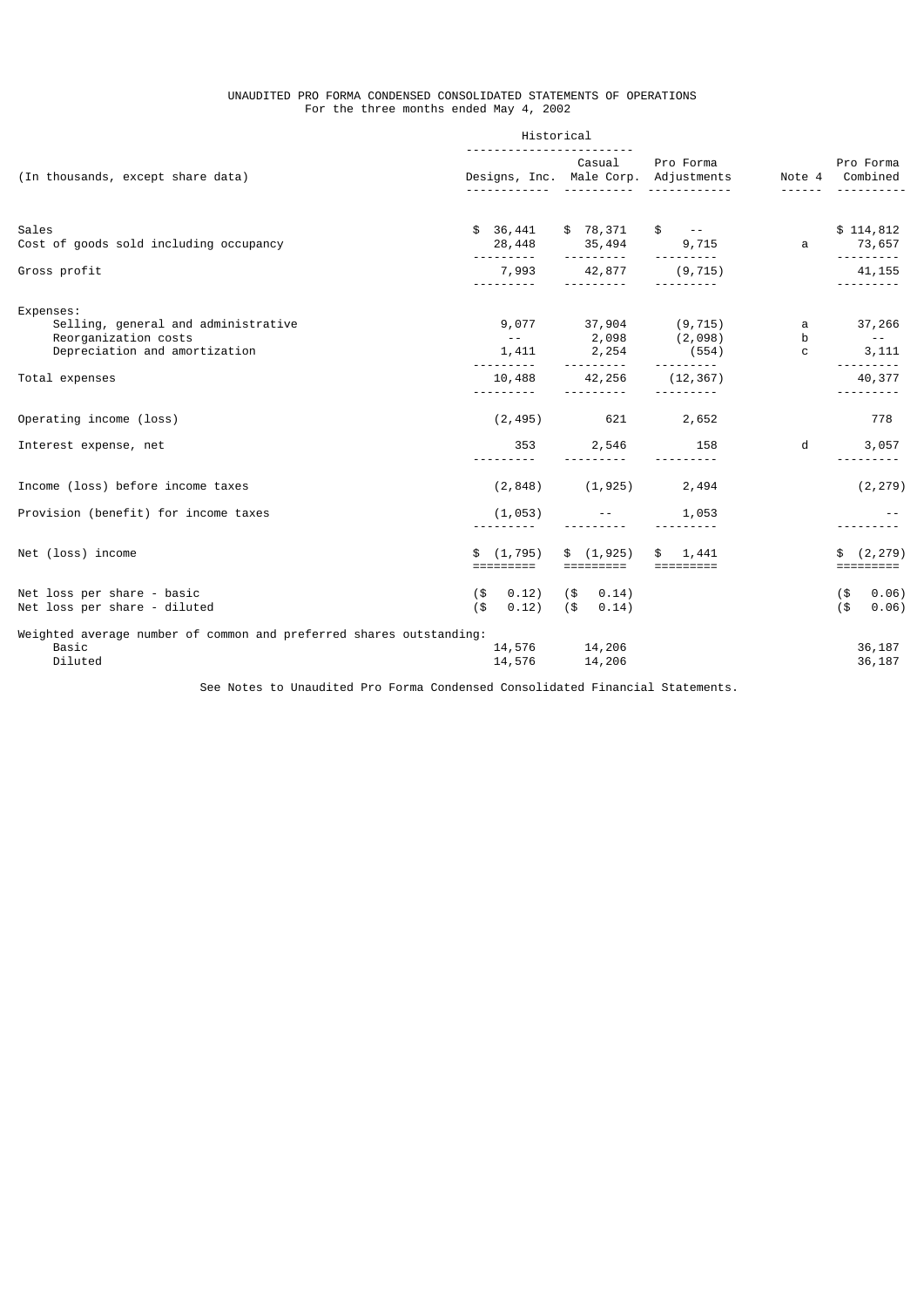### DESIGNS, INC. UNAUDITED PRO FORMA CONDENSED CONSOLIDATED STATEMENTS OF OPERATIONS For the fiscal year ended February 2, 2002

|                                                                                                                                                 | Historical                                                     |                                                |                                                 |                             |                                 |
|-------------------------------------------------------------------------------------------------------------------------------------------------|----------------------------------------------------------------|------------------------------------------------|-------------------------------------------------|-----------------------------|---------------------------------|
| (In thousands, except share data)                                                                                                               |                                                                | Casual<br>Designs, Inc. Male Corp. Adjustments | Pro Forma                                       |                             | Pro Forma<br>Note 4 Combined    |
| Sales                                                                                                                                           | \$195,119                                                      | \$430,807                                      | \$ (98, 275)                                    | a                           | \$527,651                       |
| Cost of goods sold including occupancy                                                                                                          | 147,898<br><u>.</u>                                            | 246,468<br><u>.</u>                            | (48, 693)<br><u> - - - - - - - - -</u>          | a                           | 345,673                         |
| Gross profit                                                                                                                                    | 47,221<br>----------                                           | 184,339                                        | (49,582)                                        |                             | 181,978<br>- - - - - - - - -    |
| Expenses:<br>Selling, general and administrative<br>Reorganization costs<br>Provision for impairment of assets<br>Depreciation and amortization | 39,743<br>$\sim$ $\sim$ $\sim$<br>$\sim$ $    -$<br>5,398<br>. | 190,585<br>37,974<br>12,292<br>12,633          | (72, 111)<br>(35, 574)<br>(12, 292)<br>(5, 832) | a<br>b<br>b<br>$\mathbf{C}$ | 158,217<br>2,400<br>12,199<br>. |
| Total expenses                                                                                                                                  | 45,141<br><u>.</u>                                             | 253,484<br><u>.</u>                            | (125, 809)<br><u>.</u>                          |                             | 172,816<br><u>.</u>             |
| Operating income (loss)                                                                                                                         | 2,080                                                          | (69, 145)                                      | 76,227                                          |                             | 9,162                           |
| Interest expense, net                                                                                                                           | 1,905<br>----------                                            | 13,671                                         | (1, 363)                                        | d                           | 14,213                          |
| Income (loss) before income taxes                                                                                                               | 175                                                            | (82, 816)                                      | 77,590                                          |                             | (5, 051)                        |
| Provision (benefit) for income taxes                                                                                                            | 8,056                                                          | 304                                            | (304)                                           |                             | 8,056<br>---------              |
| Net (loss) income                                                                                                                               | (7, 881)<br>\$.<br>=========                                   | \$ (83, 120)<br>=========                      | \$77,894<br>$=$ =========                       |                             | \$(13, 107)<br>=========        |
| Net (loss) income per share - basic<br>Net (loss) income per share - diluted                                                                    | 0.54)<br>(\$<br>$($ \$<br>0.54)                                | $(\$$ 5.85)<br>(\$<br>5.85)                    |                                                 |                             | 0.36)<br>(\$<br>$($ \$<br>0.36) |
| Weighted average number of common and preferred shares<br>outstanding:<br>Basic<br>Diluted                                                      | 14,486                                                         | 14,486 14,206<br>14,206                        |                                                 |                             | 36,096<br>36,674                |

See Notes to Unaudited Pro Forma Condensed Consolidated Financial Statements.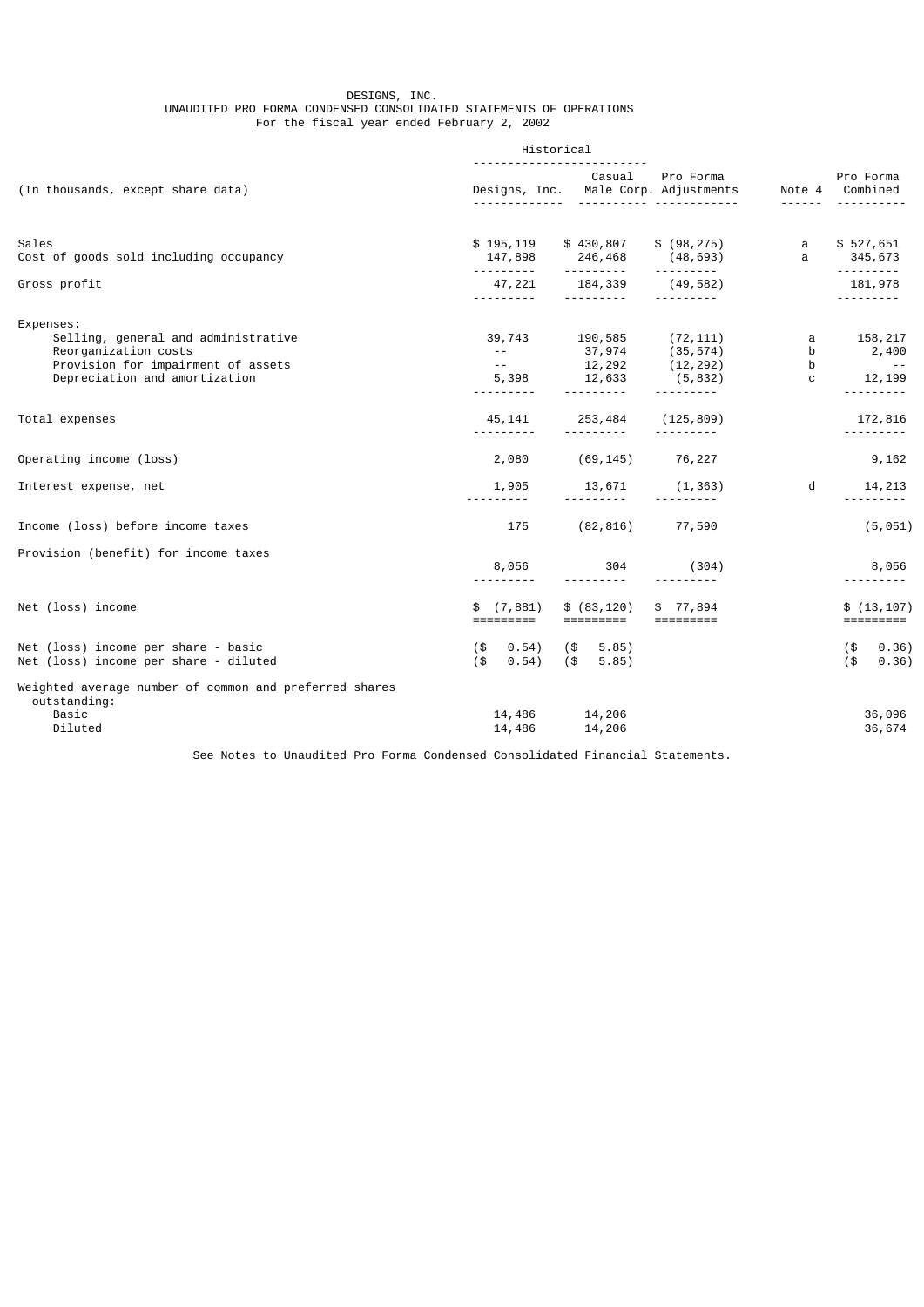#### DESIGNS, INC.

## Notes to Unaudited Pro Forma Condensed Consolidated Financial Information

### 1. Basis of Presentation

The unaudited pro forma financial information included herein gives effect to the acquisition by Designs, Inc. (now known as Casual Male Retail Group, Inc) (the "Company") of substantially all the assets Casual Male Corp. and certain of its subsidiaries ("Casual Male"). The Unaudited Pro Forma Condensed Consolidated Statements of Operations for the three months ended May 4, 2002 and the year ended February 2, 2002 are based on historical data as reported by the separate companies, and reflect adjustments prepared as if the acquisition had occurred on February 4, 2001. The Unaudited Pro Forma Condensed Consolidated Balance Sheet is based on historical data as reported by the separate companies, and reflects adjustments prepared as if the acquisition had occurred on May 4, 2002.

The acquisition of Casual Male has been accounted for using the purchase method of accounting. Accordingly, the assets acquired and liabilities assumed have been recorded at their estimated fair values, with appropriate recognition given to the Company's borrowing rates, accounting policies, and income taxes. The Company's management does not expect that the final allocation of the purchase price for the acquisition of Casual Male will differ materially from the allocations used to prepare the unaudited pro forma financial information presented herein.

#### Description of Acquisition

On May 14, 2002, the Company completed the acquisition of substantially all of the operating assets of Casual Male, including the retail stores and the catalog and e-commerce business, for a purchase price of approximately \$170 million plus the assumption of certain operating liabilities. The acquisition was pursuant to an Asset Purchase Agreement entered into as of May 2, 2002 (the "Asset Purchase Agreement") by and among Designs, Inc. and Casual Male. The Company was selected as the highest and best bidder for the Casual Male assets at a bankruptcy court ordered auction commencing May 1, 2002 and concluded on May 2, 2002. The U.S. Bankruptcy Court for the Southern District of New York subsequently granted its approval for the acquisition of Casual Male by the Company on May 7, 2002.

The Casual Male acquisition, along with the payment of certain related fees and expenses, was completed with funds provided by: (i) approximately \$30.2 million in additional borrowings from the Company's amended three year \$120.0 million senior secured credit facility with the Company's bank, Fleet Retail Finance, Inc. ("FRFI"), (ii) \$15.0 million in a three year term loan with a subsidiary of FRFI, (iii) proceeds from the private placement of \$24.5 million principal amount of 12% senior subordinated notes due 2007 together with detachable warrants to acquire 1,715,000 shares of the Company's Common Stock, par value \$.01 per share ("Common Stock"), at an exercise price of \$.01 per share, and additional detachable warrants to acquire 1,176,471 shares of Common Stock at an exercise price of \$8.50 per share, (iv) \$11.0 million principal amount of 5% senior subordinated notes due 2007, (v) approximately \$82.5 million of proceeds from the private placement of approximately 1.4 million shares of Common Stock and 180,162 shares of newly designated Series B Convertible Preferred Stock, par value \$0.01 per share ("Series B Preferred Stock") (equivalent to approximately 18.0 million shares of Common Stock, conditioned upon shareholder approval for conversion), and (vi) the assumption of a mortgage note in the principal amount of approximately \$12.2 million.

On August 8, 2002, at the Company's Annual Meeting of Stockholders, the stockholders approved the convertibility of the Series B Preferred Stock and the exercisability of certain such warrants. Accordingly, on August 8, 2002, the 180,162 shares of Series B Preferred Stock was automatically converted into 18,016,200 shares of Common Stock and the warrants became immediately exercisable, subject to certain rights to require registration under the Securities Act of 1933, as amended.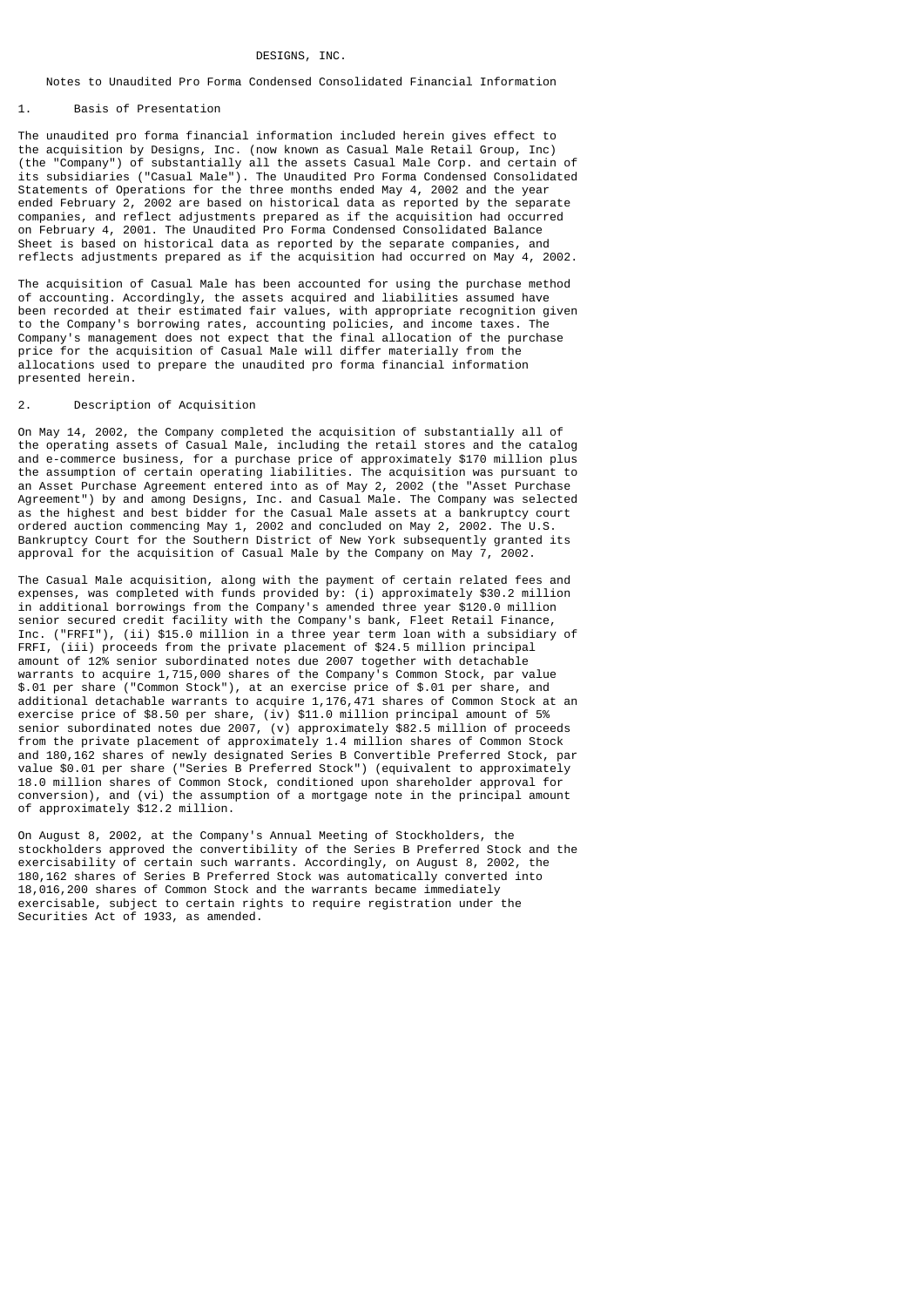(In thousands)

The pro forma adjustments to the unaudited pro forma condensed consolidated balance sheet reflect the purchase of Casual Male and the allocation of the pro forma purchase price to the acquired assets and the assumed liabilities based on the preliminary estimate of their fair market value at the date of acquisition.

a) The adjustment reflects the funds raised in connection with the Casual Male acquisition, as follows (in thousands):

| \$ | 30,155   | Borrowings under a senior secured credit facility with<br>FRFI.                                                  |
|----|----------|------------------------------------------------------------------------------------------------------------------|
|    | 15,000   | Term loan with a subsidiary of FRFI, Back Bay Capital.                                                           |
|    | 11,000   | Principal amount of 5% senior subordinated notes.                                                                |
|    | 24,500   | Principal amount of 12% senior subordinated notes, and                                                           |
|    |          | the issuance of warrants to purchase 1,715,000 shares                                                            |
|    |          | of Common Stock at an exercise price of \$.01 per share.                                                         |
|    |          | In addition, \$10.0 million of the \$24.5 million senior                                                         |
|    |          | subordinated notes were issued together with additional                                                          |
|    |          | detachable warrants to acquire 1,176,471 shares at an                                                            |
|    |          | exercise price of \$8.50 per share. Of the total funds                                                           |
|    |          | of \$24.5 million, approximately \$9.6 million has been                                                          |
|    |          | assigned to the value of the warrants and accordingly<br>are reflected in additional paid in capital. See note 5 |
|    |          | below for additional discussion regarding the                                                                    |
|    |          | valuation.                                                                                                       |
|    | 82,549   | Gross proceeds from the private placement of                                                                     |
|    |          | approximately 1.4 million shares of Common Stock and                                                             |
|    |          | 180,162 shares of Series B Preferred Stock.                                                                      |
|    | (2, 200) | Deferred financing fees paid in connection with                                                                  |
|    |          | financing                                                                                                        |
|    |          |                                                                                                                  |
|    |          |                                                                                                                  |

 \$ 161,004 Total funds raised in connection with Acquisition =========

b) The adjustment reflects the consummation of the acquisition, including payment to the Casual Male Corp. for certain assets held for sale and the accrual for estimated transaction costs. The adjustment also reflects the allocation of the purchase price, as follows:

| Cash paid to Casual Male Corp.                               | \$<br>161,004  |
|--------------------------------------------------------------|----------------|
|                                                              | Debit (Credit) |
| Cash and cash equivalents                                    | \$<br>190      |
| Accounts receivable                                          | 1,870          |
| Merchandise inventory                                        | 77,848         |
| Prepaid expenses                                             | 5,887          |
| Property and equipment                                       | 65,474         |
| Other assets                                                 | 6,659          |
| Casual Male trademark                                        | 29,544         |
| Customer lists                                               | 1,600          |
| Goodwill                                                     | 20,184         |
| Accounts payable                                             | (25, 797)      |
| Accrued expenses and other current liabilities               | (3, 489)       |
| Accrual for estimated transaction and severance costs<br>(1) | (8, 750)       |
|                                                              |                |
| Additional paid in capital for offering costs (1)            | 2,000          |
| Mortgage note                                                | (12, 216)      |
| Estimated fair value of net assets acquired                  | \$<br>161,004  |
|                                                              |                |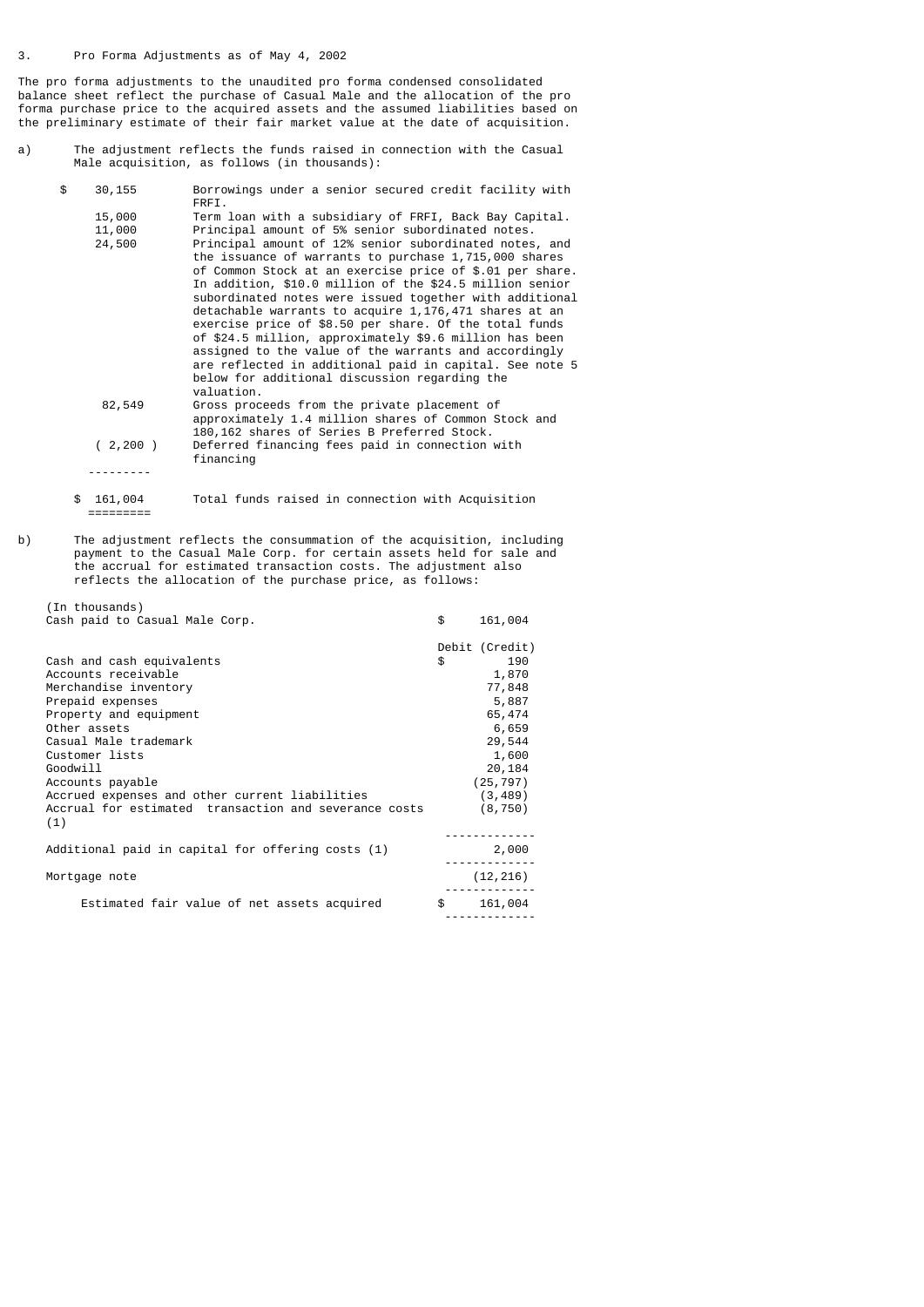(1) Included in the accrual for transaction costs is offering costs of \$2.0 million, which are reflected as a reduction of equity. In connection with the equity financing, the Company also issued warrants to purchase 500,000 shares of the Company's common stock at an exercise price of \$4.25 per share. The Company has recorded the fair value of these warrants of \$1.3 million, which was calculated utilizing the Black Scholes model, as a equity financing cost and therefore the impact of these warrants in stockholder's equity is net zero.

- c) Adjustments reflect the elimination of the assets and liabilities which were on Casual Male Corp.'s balance sheet at historical cost, including the assets held for sale which were then reclassed based on the allocation of purchase price as shown above.
- d) Assumes that the 180,162 shares of Series B Convertible Preferred Stock was converted to 18,016,200 shares of Common Stock. The Series B Convertible Preferred Stock automatically converted to Common Stock on August 8, 2002 at the Company's Annual Meeting of Stockholders. Since the value of the Series B Convertible Preferred Stock equaled the value of the assumed converted shares of Common Stock on the date of the transaction, no value was assigned to the conversion feature.
- 4. Pro Forma Adjustments for the Three Months Ended May 4, 2002 and the Fiscal Year Ended February 2, 2002

The pro forma adjustments to the unaudited pro forma condensed consolidated income statement reflect the purchase of Casual Male and the conforming of Casual Male's financial statement presentation to that of the Company.

- a) The adjustment is intended to reflect the pro forma results of the Statement of Operations on a continuing basis and include adjustments for the following:
- i) elimination of the operations of the Casual Male Corp. Work n' Gear business sold to Sandy Point LLC effective May 4, 2002; and
- ii) non-continuing sales, cost of goods sold and selling, general and administrative costs associated with closing 134 stores.

| Three Months Ended May 4, 2002                                |    | Cost of<br>Sales Sales SG&A                                               |                    |
|---------------------------------------------------------------|----|---------------------------------------------------------------------------|--------------------|
| Reclassification of occupancy expense (1)<br>Total adjustment | \$ | $-9,715$ (9,715)<br>$-9,715$ (9,715)                                      |                    |
| Year Ended February 2, 2002                                   |    | Cost of                                                                   | <b>SG&amp;A</b>    |
| Work n' Gear operations<br>Store closures                     |    | $$ (53,970)$ $(33,842)$ $(24,650)$<br>$(44, 305)$ $(40, 425)$ $(21, 887)$ |                    |
| Subtotal                                                      |    | $(98, 275)$ $(74, 267)$ $(46, 537)$                                       |                    |
| Reclassification of occupancy expense (1)                     |    | 38,120 (38,120)                                                           |                    |
| Reclassification of cost of sales (1)                         |    |                                                                           | $(12, 546)$ 12,546 |
| Total adjustment                                              | \$ | $(98, 275)$ $(48, 693)$ $(72, 111)$<br>$=$ = = = = = = = =                |                    |

(1) Historical occupancy expenses for Casual Male are reclassified from selling, general and administrative expenses to cost of goods sold to conform to the Company's presentation. In addition, certain overhead costs included in the historical cost of goods sold of Casual Male are reclassified to selling, general and administrative expenses to conform to the Company's presentation.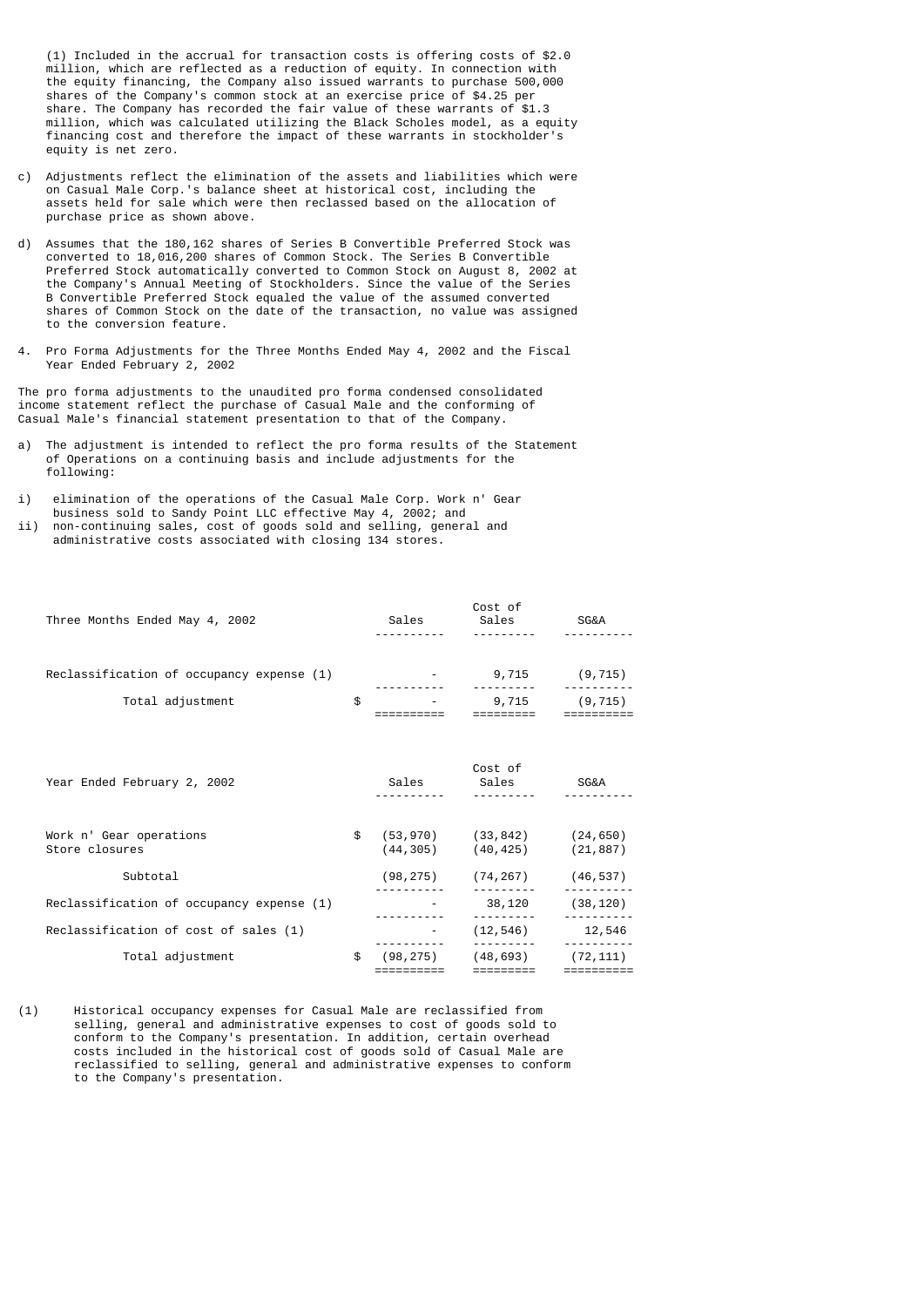- b) The adjustment reflects the elimination of reorganization costs and provision for impairment of assets. As discussed in Note 1 to the Consolidated Financial Statements of Casual Male Corp. and subsidiaries, during fiscal 2002, Casual Male Corp. recorded reorganization costs totaling \$38.0 million, of which \$35.6 million related directly to store closings which were not part of the assets acquired by the Company. Also, Casual Male Corp. recorded a provision in the amount of \$12.3 million related solely to the impairment of assets of its Work n' Gear business. Accordingly, the Company has recorded an adjustment to eliminate the \$35.6 million restructuring charges and the \$12.3 million of impairment charges. The \$2.1 million adjustment in the quarter ended May 4, 2002 related to store closings, which were not part of the assets acquired by the Company.
- c) Depreciation and amortization expense was adjusted to reflect the fair market revaluation of Casual Male property and equipment, as well as the amortization of the deferred financing costs over a 3-year period. In addition, depreciation expense was adjusted for the Casual Male Corp. stores closed during the year ended February 2, 2002. The corporate headquarters building located in Canton, Massachusetts is depreciated over a 30-year remaining useful life and the average remaining useful life of stores purchased in the acquisition is 7 years.
- d) Interest expense was adjusted to reflect debt levels and varied rates of interest on debt used to acquire the assets of Casual Male, including the amortization of the warrants issued in connection with the financing of the acquisition. Specifically, interest expense was estimated using the following assumptions:

|                               | Outstanding | Aver. Borrowings | Estimated Interest<br>Rate- Annualized |
|-------------------------------|-------------|------------------|----------------------------------------|
| Borrowings under revolver     | \$70.0      | million          | $***$                                  |
| Term loan with FRFI           | 15.0        | million          | 18.0%                                  |
| 5% senior subordinated notes  | 11.0        | million          | 5.0%                                   |
| 12% senior subordinated notes | 24.5        | million          | 12.0%                                  |
| Mortgage note                 | 12.0        | million          | 9.0%                                   |
| Amortization of warrants      | 9.6         | million          | n/a                                    |

 \*\* Variable rate debt; the Company applied its historical average interest rate which it incurred on its variable debt during fiscal 2002 and for the first quarter of fiscal 2003. At the option of the Company, borrowings under its revolver bear interest at the Fleet National Bank's prime rate or at LIBOR plus 2% rates. For fiscal 2002 the average variable rate used was 6.1% and for the first quarter ended May 4, 2002 the average variable rate was 4.5%.

5. Pro Forma Long-term Debt

Pro forma long-term debt as of May 4, 2002 was comprised of the following:

| (In thousands)                             |              |
|--------------------------------------------|--------------|
| 12% senior subordinated notes due 2007 (a) | \$<br>14,911 |
| Term loan (b)                              | 15,000       |
| 5% senior subordinated notes due 2007      | 11,000       |
| Mortgage note (c)                          | 12,216       |
|                                            |              |
| Total long-term debt                       | 53, 127      |
| Less: current portion of mortgage note     | (820)        |
|                                            |              |
| Long-term debt, less current portion       | 52,307       |
|                                            |              |
|                                            |              |

a) The principal amount of the 12% senior subordinated notes of \$24.5 million is net of warrants to purchase 1,715,000 shares of Common Stock at an exercise price of \$.01 per warrant, and additional detachable warrants to acquire 1,176,471 shares of Common Stock at an exercise price of \$8.50 per share. The Company determined that the warrants with an exercise of \$0.01 had a fair value of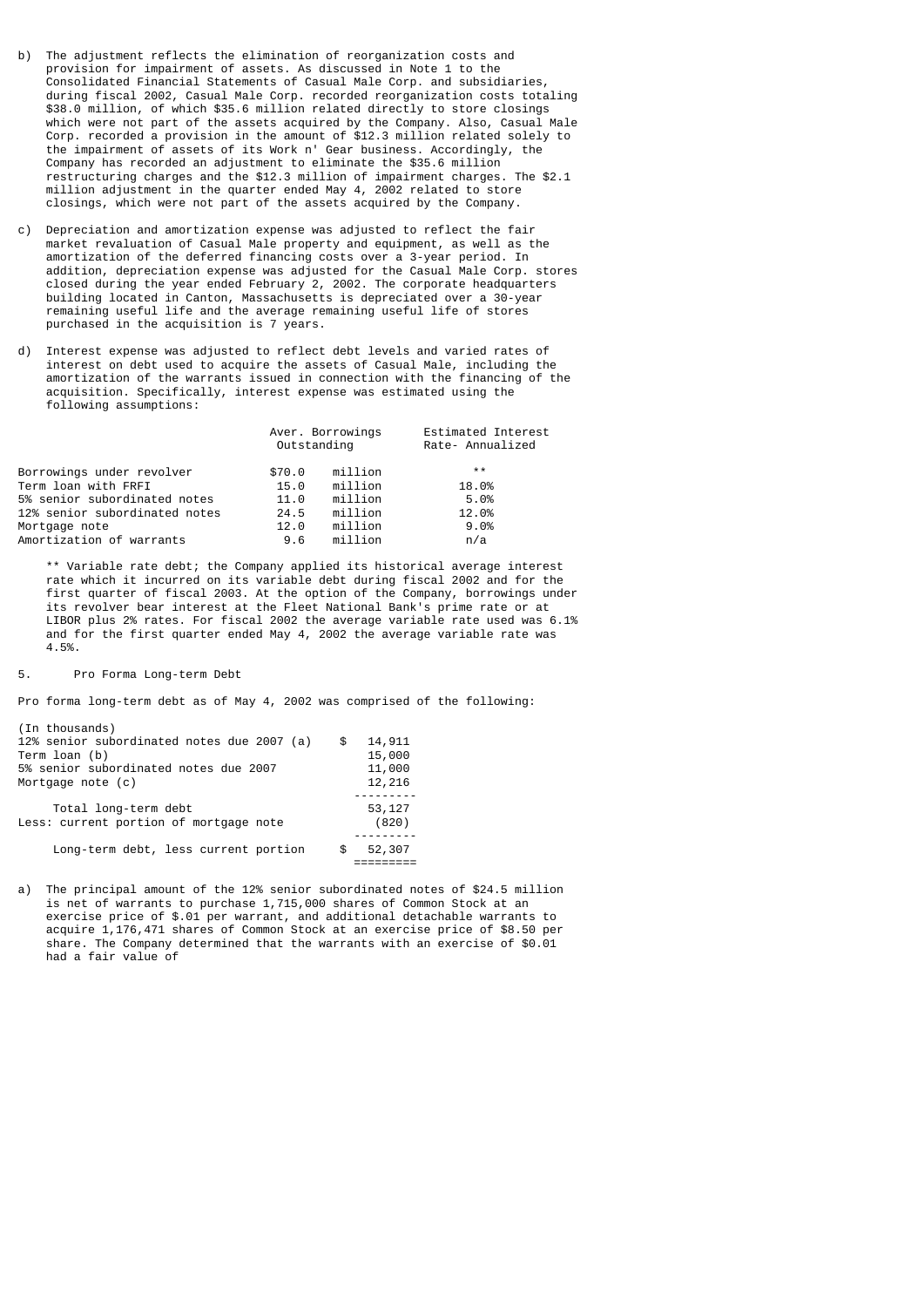approximately \$4.24, which was equal to the price, less the \$0.01 exercise price, at which Common Stock was sold on the date of the transaction. The warrants with an exercise price of \$8.50 per share were assigned a value, utilizing the Black Scholes model, of \$1.97 per share. The total value of the warrants of \$9.6 million will be amortized over the five-year term of the notes as interest expense.

- b) The three-year term loan includes a 12% coupon, 3% paid-in-kind, and 3% annual commitment fee, for a total annual yield of 18%.
- c) The mortgage note is payable in equal monthly installments of principal and interest over its remaining term of 10 years and bears interest at 9.0%.
- 6. Pro Forma Net Income (Loss) Per Share

Pro forma basic earnings per share for the three months ended May 4, 2002 and the year ended February 2, 2002 assumes that 1,379,310 new shares of Common Stock were issued and outstanding, the Series B Preferred Stock was converted to 18,016,200 shares of Common Stock and certain warrants were fully exercised for 2,215,000 shares of Common Stock on February 3, 2002 and February 4, 2001, respectively. Pro forma diluted earnings per share is determined by giving effect to the exercise of stock options and warrants using the treasury stock method.

Reconciliation of Pro Forma Weighted Average Common Shares Outstanding

| For the three months ended May 4, 2002 Tistorical adjustment Pro forma     |                                                  |                             |
|----------------------------------------------------------------------------|--------------------------------------------------|-----------------------------|
|                                                                            |                                                  |                             |
| Preferred Stock, \$0.01 par value                                          |                                                  |                             |
| Common Stock, \$0.01 par value:                                            | $17,616$ 19,395 (a) 37,011<br>(3.040) -- (3,040) |                             |
| Treasury Stock                                                             |                                                  | (3,040)                     |
| Warrants:                                                                  |                                                  |                             |
| \$0.01 exercise price                                                      | $-2$ , $715$ $1,715$                             |                             |
| \$4.25 exercise price                                                      | $- -$ 500 500                                    |                             |
| \$8.50 exercise price<br>------------------                                | $--$ (b)                                         |                             |
| Total Weighted Average Common Shares Outstanding 14,576 21,610 36,186      |                                                  |                             |
|                                                                            |                                                  |                             |
|                                                                            |                                                  |                             |
|                                                                            |                                                  |                             |
| For the fiscal year ended February 2, 2002 Historical adjustment Pro forma |                                                  |                             |
|                                                                            |                                                  |                             |
| Preferred Stock, \$0.01 par value                                          |                                                  |                             |
| Common Stock, \$0.01 par value:                                            | 17,526  19,395 (a)  36,921                       |                             |
| Treasury Stock                                                             | $(3,040)$ --                                     | (3,040)                     |
| Warrants:                                                                  |                                                  |                             |
| \$0.01 exercise price                                                      | $-2$ , 1, 715 $1,715$                            |                             |
| \$4.25 exercise price                                                      | 500 100                                          | 500                         |
| \$8.50 exercise price                                                      | $- --$ (b)                                       | $\sim$ $\sim$ $\sim$ $\sim$ |
| Total Weighted Average Common Shares Outstanding 14,486 21,610             |                                                  | 36,096                      |

 (a) Includes the issuance of 1,379,310 shares of newly issued Common Stock and also assumes the conversion of 180,162 shares of Series B Preferred Stock to 18,016,200 shares of Common Stock.

======================================================================================

 (b)Warrants to purchase shares of Common Stock with an exercise price of \$8.50 per share, which were assumed fully exercisable, were excluded from basic weighted average of common shares outstanding because the exercise price was greater than the average market price of the Common Stock for the respective periods.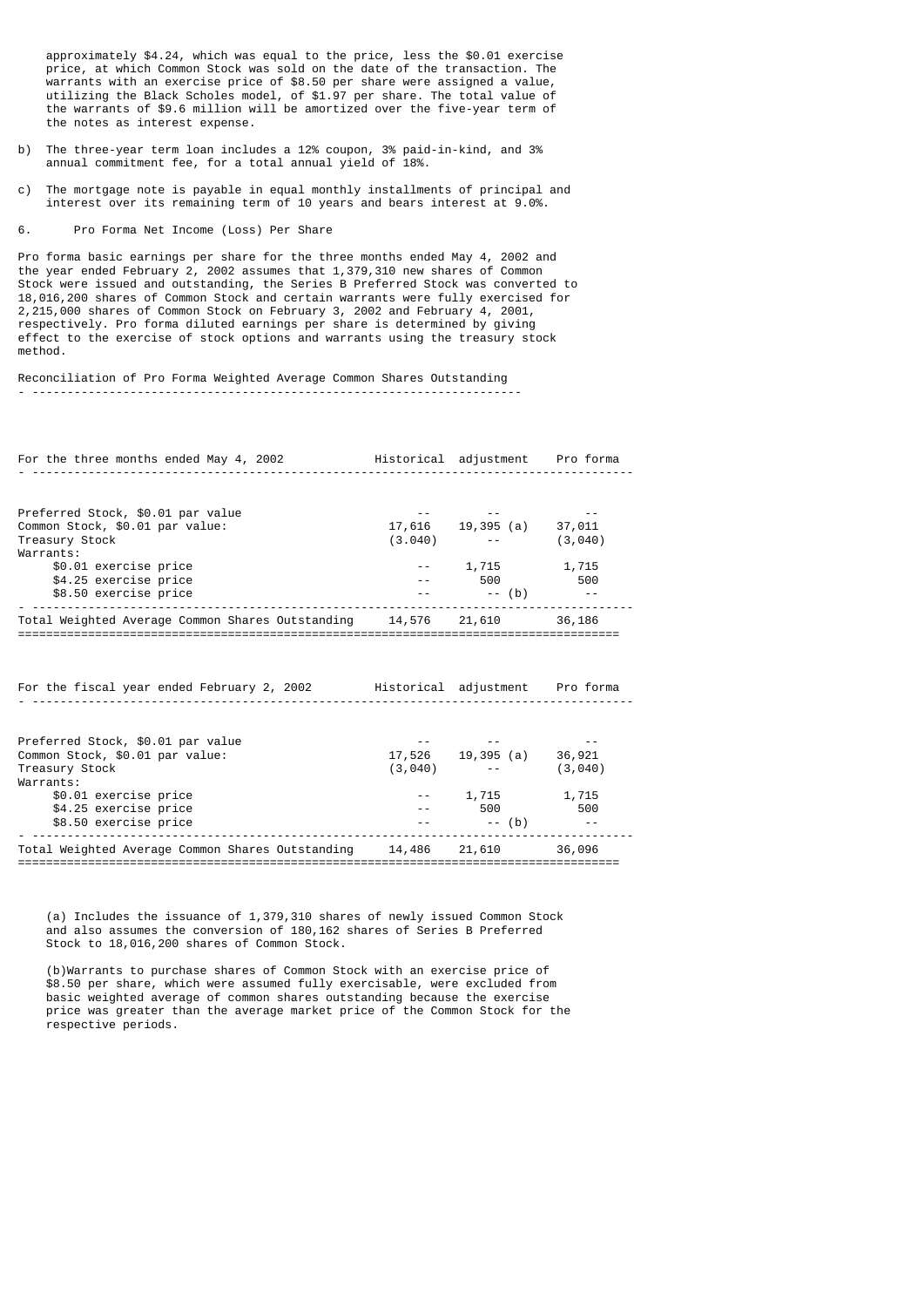| (In thousands)                                                                                                                       | Three Months<br>Ended | Year Ended<br>May 4, 2002 February 2, 2002 |
|--------------------------------------------------------------------------------------------------------------------------------------|-----------------------|--------------------------------------------|
| Basic weighted-average common shares<br>outstanding<br>Stock options, excluding anti-dilutive<br>options of 764 shares for the three | 36,187                | 36,096                                     |
| months ended May 4, 2002                                                                                                             |                       | 578                                        |
|                                                                                                                                      |                       |                                            |
| Diluted weighted-average shares outstanding                                                                                          | 36,187                | 36,674                                     |

 Options to purchase shares of Common Stock, par value \$.01 per share, of 178,350 and 933,900 for the three months ended May 4, 2002 and the year ended February 2, 2002, respectively, and warrants to purchase 1,176,471 shares of Common Stock at an exercise price of \$8.50 per share, were assumed outstanding during the respective periods but were not included in the computation of diluted earnings per share because the exercise price of the options was greater than the average market price of the Common Stock for the period reported.